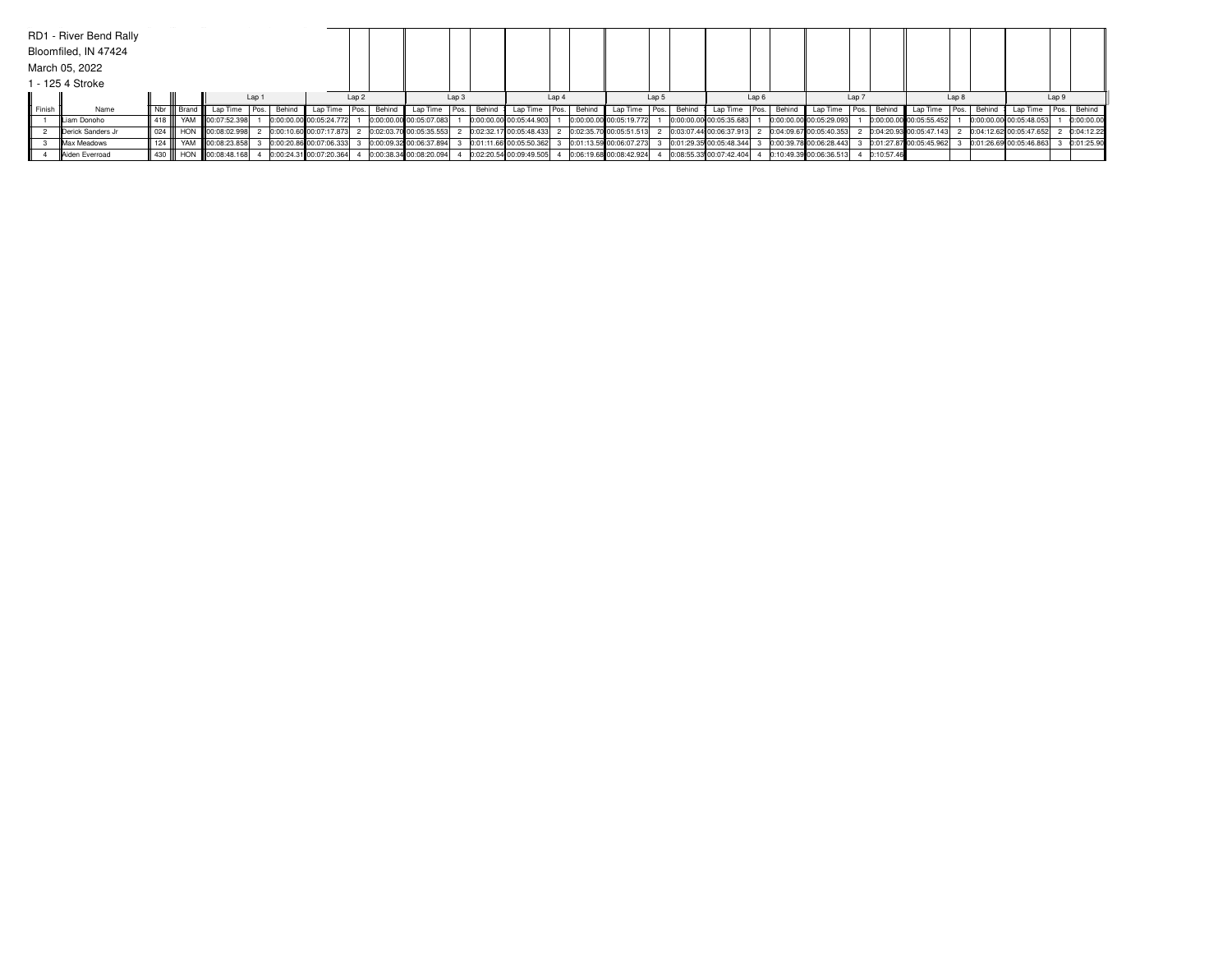|           | RD1 - River Bend Rally |     |                               |                   |       |        |                         |                  |             |                         |       |        |                                        |       |        |                         |       |        |                         |                  |             |                         |       |            |                         |       |            |                         |       |             |
|-----------|------------------------|-----|-------------------------------|-------------------|-------|--------|-------------------------|------------------|-------------|-------------------------|-------|--------|----------------------------------------|-------|--------|-------------------------|-------|--------|-------------------------|------------------|-------------|-------------------------|-------|------------|-------------------------|-------|------------|-------------------------|-------|-------------|
|           | Bloomfiled, IN 47424   |     |                               |                   |       |        |                         |                  |             |                         |       |        |                                        |       |        |                         |       |        |                         |                  |             |                         |       |            |                         |       |            |                         |       |             |
|           | March 05, 2022         |     |                               |                   |       |        |                         |                  |             |                         |       |        |                                        |       |        |                         |       |        |                         |                  |             |                         |       |            |                         |       |            |                         |       |             |
|           | 2 - 90 Modified        |     |                               |                   |       |        |                         |                  |             |                         |       |        |                                        |       |        |                         |       |        |                         |                  |             |                         |       |            |                         |       |            |                         |       |             |
|           |                        |     |                               |                   | Lap 1 |        |                         | Lap <sub>2</sub> |             |                         | Lap 3 |        |                                        | Lap 4 |        |                         | Lap 5 |        |                         | Lap <sub>6</sub> |             |                         | Lap 7 |            |                         | Lap 8 |            |                         | Lap 9 |             |
| II Finish | Name                   |     | II Nbr III Brand II           | Lap Time Pos.     |       | Behind | Lap Time                |                  | Pos. Behind | Lap Time   Pos.         |       | Behind | Lap Time   Pos.                        |       | Behind | Lap Time   Pos.         |       | Behind | Lap Time                |                  | Pos. Behind | Lap Time   Pos. Behind  |       |            | Lap Time Pos.           |       | Behind     | Lap Time                |       | Pos. Behind |
|           | <b>Bentley Wills</b>   |     | 480     HON    00:06:44.918   |                   |       |        | 0:00:00.00 00:06:21.944 |                  |             | 0:00:00.00 00:06:46.853 |       |        | 0:00:00.00 00:05:54.032                |       |        | 0:00:00.00 00:06:02.954 |       |        | 0:00:00.00 00:05:58.032 |                  |             | 0:00:00.00 00:06:23.513 |       |            | 0:00:00.00 00:05:48.573 |       |            | 0:00:00.00 00:06:00.213 |       | 0:00:00.00  |
|           | Colton Southern        |     | 027      POL     00:08:17.379 |                   |       |        | 0:00:04.81 00:08:08.524 |                  |             | 0:01:19.09 00:06:39.114 |       |        | 0:00:49.29 00:06:39.953                |       |        | 0:00:00.88 00:06:24.762 |       |        | 0:00:01.50 00:07:02.334 |                  |             | 0:00:05.45 00:06:47.314 |       |            | 0:05:47.13 00:06:57.892 |       | 0:06:56.45 |                         |       |             |
|           | Zavne Patterson        |     | 311 HON 00:08:12.569          |                   |       |        | 0:00:08.40 00:06:54.243 |                  |             | 0:00:19.70 00:07:08.914 |       |        | 0:00:11.41 00:07:28.364                |       |        | 0:01:05.51 00:06:24.142 |       |        | 0:00:41.76 00:06:58.384 |                  |             | 0:00:44.70 00:07:27.204 |       | 0:00:34.44 |                         |       |            |                         |       |             |
|           | Joseph May             | 112 |                               | YAM 100:08:04.169 |       |        | 0:01:19.25 00:06:42.943 |                  |             | 0:01:40.25 00:07:17.204 |       |        | 0:02:10.60 00:06:34.263                |       |        | 0:02:50.83 00:06:47.884 |       |        | 0:03:35.76 00:06:55.452 |                  | 0:04:33.18  |                         |       |            |                         |       |            |                         |       |             |
|           | <b>IGrant Hash</b>     |     |                               | OTH 00:13:28.612  |       |        | 0:05:11.23 00:08:32.004 |                  |             | 0:05:34.71 00:09:58.684 |       |        | $0:08:54.28$ 00:23:32.662 5 0:25:46.99 |       |        |                         |       |        |                         |                  |             |                         |       |            |                         |       |            |                         |       |             |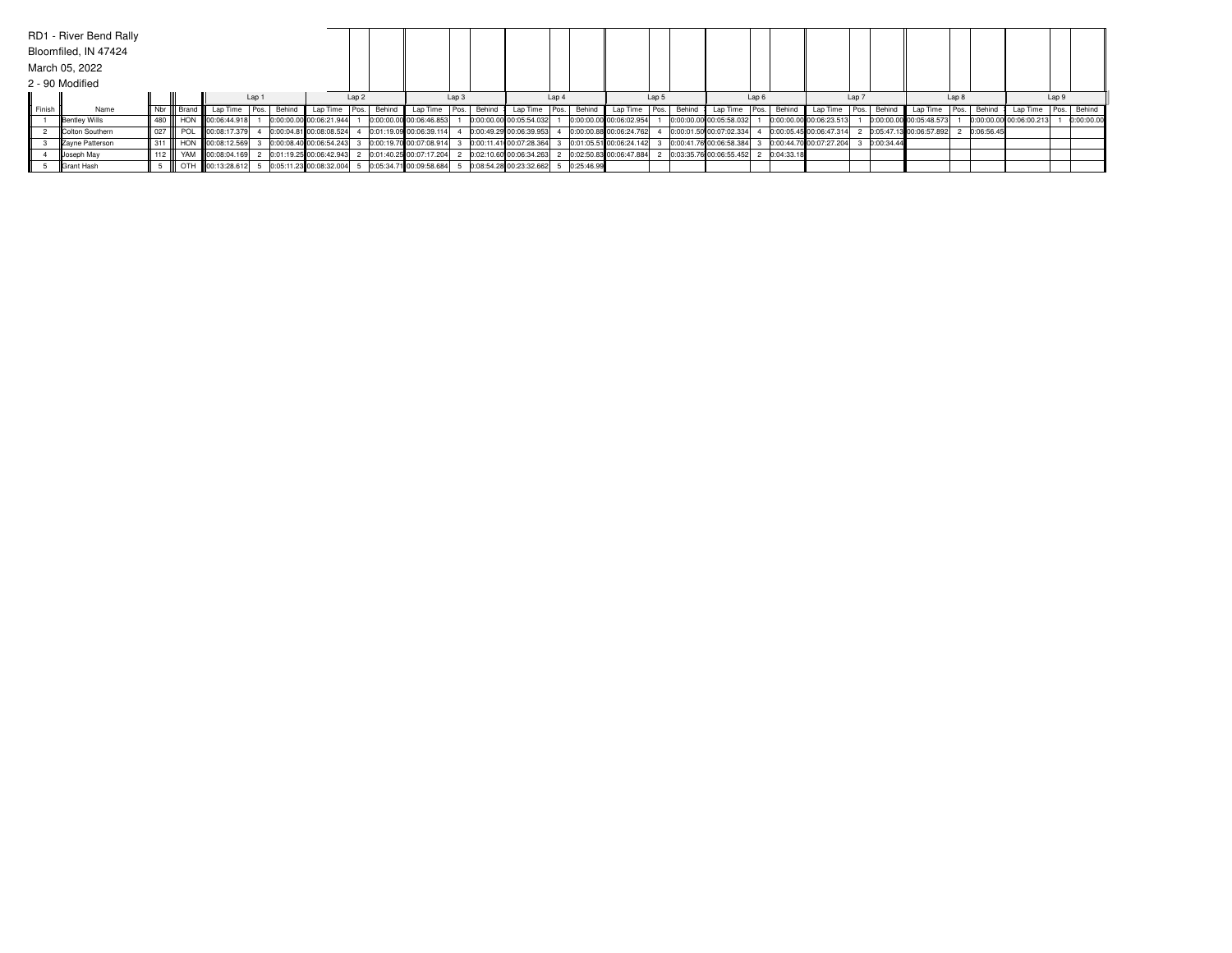|        | RD1 - River Bend Rally<br>Bloomfiled, IN 47424 |     |               |                     |                  |        |                         |                  |        |                         |      |                                  |       |                         |       |            |                         |                  |            |                         |       |            |                         |                  |            |          |       |             |
|--------|------------------------------------------------|-----|---------------|---------------------|------------------|--------|-------------------------|------------------|--------|-------------------------|------|----------------------------------|-------|-------------------------|-------|------------|-------------------------|------------------|------------|-------------------------|-------|------------|-------------------------|------------------|------------|----------|-------|-------------|
|        | March 05, 2022                                 |     |               |                     |                  |        |                         |                  |        |                         |      |                                  |       |                         |       |            |                         |                  |            |                         |       |            |                         |                  |            |          |       |             |
|        | 3 - 90 4Stroke Non/Limited                     |     |               |                     |                  |        |                         |                  |        |                         |      |                                  |       |                         |       |            |                         |                  |            |                         |       |            |                         |                  |            |          |       |             |
|        |                                                |     |               |                     | Lap <sub>1</sub> |        |                         | Lap <sub>2</sub> |        |                         | Lap3 |                                  | Lap 4 |                         | Lap 5 |            |                         | Lap <sub>6</sub> |            |                         | Lap 7 |            |                         | Lap <sub>8</sub> |            |          | Lap 9 |             |
| Finish | Name                                           |     | Nbr III Brand | Lap Time            | Pos.             | Behind | Lap Time                | Pos.             | Behind | Lap Time                |      | Pos. Behind Lap Time Pos. Behind |       | Lap Time   Pos.         |       | Behind     | Lap Time                | Pos.             |            | Behind Lap Time Pos.    |       | Behind     | Lap Time                | I Pos.           | Behind     | Lap Time |       | Pos. Behind |
|        | <b>Brady Bovenschen</b>                        | 339 |               | HON 100:07:28.559   |                  |        | 0:00:01.88 00:06:04.023 |                  |        | 0:00:02.73 00:06:59.623 |      | 0:00:00.00 00:05:33.183          |       | 0:00:00.00 00:05:26.172 |       |            | 0:00:00.00 00:05:49.824 |                  |            | 0:00:00.00 00:06:26.463 |       |            | 0:00:00.00 00:05:50.062 |                  | 0:00:00.00 |          |       |             |
|        | Cael Mckee                                     | 718 |               | SUZ 00:07:26.679    |                  |        | 0:00:00.00 00:05:59.433 |                  |        | 0:00:00.00 00:07:12.533 |      | 0:00:06.44 00:05:44.723          |       | 0:00:17.98 00:06:04.813 |       |            | 0:00:56.62 00:07:19.964 |                  |            | 0:02:26.76 00:06:17.762 |       |            | 0:02:18.06 00:06:17.903 |                  | 0:02:45.90 |          |       |             |
|        | Reid Robinson                                  | 123 |               | HON 100:07:51.719   |                  |        | 0:00:19.53 00:06:14.523 |                  |        | 0:00:33.66 00:07:21.414 |      | 0:00:46.02 00:06:53.963          |       | 0:01:32.23 00:07:01.014 |       |            | 0:02:05.64 00:07:01.713 |                  |            | 0:02:36.20 00:07:09.243 |       |            | 0:03:27.68 00:07:09.594 |                  | 0:04:19.37 |          |       |             |
|        | Caden Lewicki                                  | 705 |               | HON 100:08:51.789   |                  |        | 0:00:04.50 00:07:08.724 |                  |        | 0:00:06.67 00:06:52.593 |      | 0:00:11.60 00:07:12.264          |       | 0:00:15.21 00:07:12.943 |       |            | 0:01:55.68 00:06:48.294 |                  |            | 0:01:42.26 00:06:36.493 |       | 0:01:09.51 |                         |                  |            |          |       |             |
|        | <b>ITrentin Martin</b>                         | 080 |               | HON 800:08:47.289   |                  |        | 0:00:55.57 00:07:06.554 |                  |        | 0:01:47.60 00:06:47.663 |      | 0:01:13.85 00:07:08.654          |       | 0:01:28.54 00:09:06.604 |       |            | 0:01:38.45 00:06:54.734 |                  |            | 0:01:44.89 00:07:05.643 |       | 0:02:14.04 |                         |                  |            |          |       |             |
|        | Jacob Godsey                                   | 307 |               | YAM III00:13:41.502 |                  |        | 0:00:16.63 00:07:53.484 |                  |        | 0:05:34.47 00:07:09.533 |      | 0:05:51.41 00:08:25.114          |       | 0:07:04.26 00:07:08.824 |       |            | 0:05:21.69 00:08:04.733 |                  | 0:06:31.69 |                         |       |            |                         |                  |            |          |       |             |
|        | Sofia Crossett                                 | 005 |               | OTH 80:13:24.872    |                  |        | 0:04:33.08 00:08:31.774 |                  |        | 0:00:21.66 00:08:47.364 |      | 0:01:59.49 00:08:40.184          |       | 0:02:14.56 00:09:19.025 |       |            | 0:04:24.76 00:08:45.744 |                  | 0:05:05.77 |                         |       |            |                         |                  |            |          |       |             |
|        | Carson Price                                   | 218 |               | HON 100:07:32.189   |                  |        | 0:00:03.63 00:05:57.663 |                  |        | 0:00:03.74 00:07:11.783 |      | 0:00:02.99 00:06:07.753          |       | 0:00:26.02 00:06:27.604 |       | 0:00:48.81 |                         |                  |            |                         |       |            |                         |                  |            |          |       |             |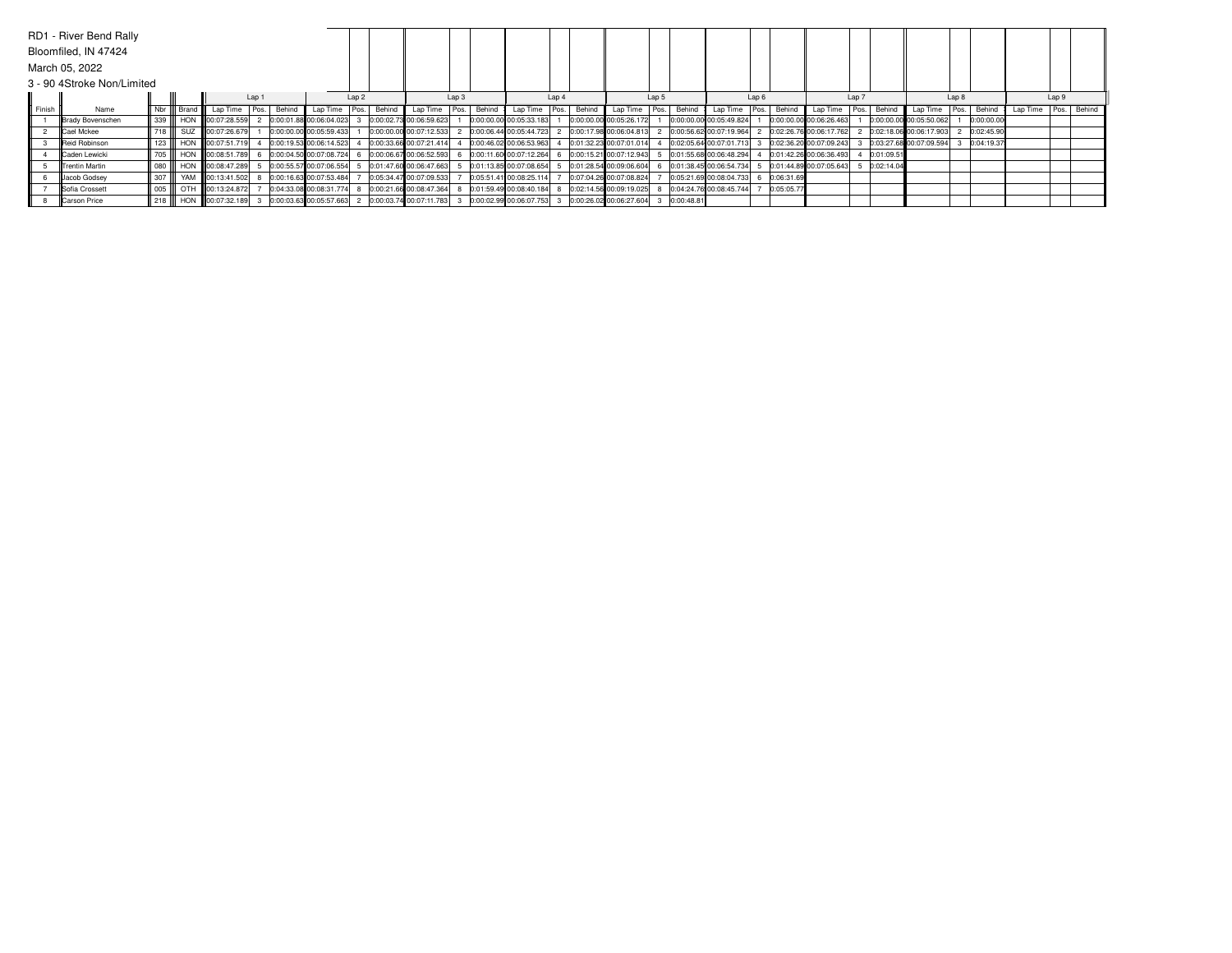|              | RD1 - River Bend Rally |     |                  |                   |       |        |                                         |       |        |                                                                                  |       |        |                           |       |        |                         |       |               |                           |                  |            |                           |       |            |                         |                  |            |                          |       |  |
|--------------|------------------------|-----|------------------|-------------------|-------|--------|-----------------------------------------|-------|--------|----------------------------------------------------------------------------------|-------|--------|---------------------------|-------|--------|-------------------------|-------|---------------|---------------------------|------------------|------------|---------------------------|-------|------------|-------------------------|------------------|------------|--------------------------|-------|--|
|              | Bloomfiled, IN 47424   |     |                  |                   |       |        |                                         |       |        |                                                                                  |       |        |                           |       |        |                         |       |               |                           |                  |            |                           |       |            |                         |                  |            |                          |       |  |
|              | March 05, 2022         |     |                  |                   |       |        |                                         |       |        |                                                                                  |       |        |                           |       |        |                         |       |               |                           |                  |            |                           |       |            |                         |                  |            |                          |       |  |
| 4 - 90 Stock |                        |     |                  |                   |       |        |                                         |       |        |                                                                                  |       |        |                           |       |        |                         |       |               |                           |                  |            |                           |       |            |                         |                  |            |                          |       |  |
|              |                        |     |                  |                   | Lap 1 |        |                                         | Lap 2 |        |                                                                                  | Lap 3 |        |                           | Lap 4 |        |                         | Lap 5 |               |                           | Lap <sub>6</sub> |            |                           | Lap 7 |            |                         | Lap <sub>8</sub> |            |                          | Lap 9 |  |
| Finish       | Name                   |     | Nbr Brand        | Lap Time          | Pos.  | Behind | Lap Time                                | Pos.  | Behind | Lap Time   Pos.                                                                  |       | Behind | Lap Time   Pos.           |       | Behind | Lap Time   Pos.         |       | Behind        | Lap Time                  | Pos.             |            | Behind Lap Time           | Pos.  | Behind     | Lap Time                | Pos.             | Behind     | Lap Time   Pos.   Behind |       |  |
|              | Riley Collier          | 016 |                  | HON 800:06:32.629 |       |        | 0:00:00.00 00:06:03.423                 |       |        | 0:00:00.00 00:06:49.884                                                          |       |        | 0:00:00.00 00:06:10.603   |       |        | 0:00:00.00 00:06:06.983 |       |               | 0:00:00.00 00:06:34.433   |                  |            | 0:00:00.00 00:06:52.753   |       |            | 0:00:00.00 00:06:04.623 |                  | 0:00:00.00 |                          |       |  |
|              | <b>Bryce Barrow</b>    | 921 | OTH              | 00:08:33.421      |       |        | 0:00:06.57 00:06:47.943                 |       |        | 0:01:22.85 00:06:10.643                                                          |       |        | 0:01:06.08 00:07:02.373   |       |        | 0:00:56.20 00:06:40.753 |       |               | 0:00:24.88 00:06:36.343   |                  |            | 0:00:10.98 00:06:25.084   |       | 0:03:05.85 |                         |                  |            |                          |       |  |
|              | Mason Vanpelt          | 639 |                  | HON 00:06:39.580  |       |        | 0:00:06.95 00:07:18.933                 |       |        | 2 0:01:22.46 00:06:27.413                                                        |       |        | 2 0:00:59.99 00:07:12.254 |       |        | 0:02:01.64 00:07:12.073 |       |               | $0:03:06.73$ 00:06:50.243 |                  |            | 2 0:03:22.54 00:07:23.774 |       | 0:00:47.71 |                         |                  |            |                          |       |  |
|              | <b>Blake Basham</b>    | 458 |                  | HON 00:11:03.662  |       |        | 0:00:01.36 00:07:53.823                 |       |        | 6 0:01:24.23 00:07:08.004                                                        |       |        | 6 0:01:02.70 00:07:07.174 |       |        | 0:00:06.78 00:07:04.803 |       |               | 0:05:02.33 00:07:40.154   |                  | 0:06:06.14 |                           |       |            |                         |                  |            |                          |       |  |
|              | <b>ITessa Yates</b>    | 118 |                  | HON 800:10:00.831 |       |        | 0:01:27.41 00:07:32.424                 |       |        | 0:01:24.22 00:07:29.533                                                          |       |        | 0:00:58.79 00:08:03.095   |       |        | 0:00:43.80 00:07:35.373 |       |               | 0:00:23.79 00:07:28.784   |                  | 0:00:12.42 |                           |       |            |                         |                  |            |                          |       |  |
|              | Liam Tesmer            | 232 |                  | YAM 00:11:09.592  |       |        | 0:00:05.93 00:08:29.524                 |       |        | 0:00:06.04 00:07:56.304                                                          |       |        | 0:01:29.93 00:07:11.413   |       |        | 0:01:34.17 00:07:04.184 |       |               | 0:01:09.76 00:06:56.093   |                  | 0:00:37.07 |                           |       |            |                         |                  |            |                          |       |  |
|              | Rynlei Sappington      | 523 |                  | OTH 00:08:26.850  |       |        | 0:01:47.27 00:07:42.184                 |       |        | 0:00:47.67 00:07:54.964                                                          |       |        | 0:02:31.99 00:08:18.084   |       |        | 0:03:47.70 00:10:50.035 |       |               | 0:01:21.10 00:08:04.474   |                  | 0:02:29.48 |                           |       |            |                         |                  |            |                          |       |  |
|              | Tanner Brinegar        | 070 |                  | OTH 00:11:02.302  |       |        | 0:01:01.47 00:08:30.774                 |       |        | 0:00:35.59 00:08:05.734                                                          |       |        | 0:00:03.39 00:08:18.314   |       |        | 0:01:10.29 00:08:02.863 |       |               | 0:00:47.87 00:08:04.375   |                  | 0:00:47.77 |                           |       |            |                         |                  |            |                          |       |  |
|              | Ava Eubanks            | 022 |                  | HON 00:11:10.042  |       |        | 0:00:00.45 00:08:30.054                 |       |        | 0:00:00.98 00:08:24.664                                                          |       |        | 9 0:00:25.95 00:08:42.954 |       |        | 0:00:50.59 00:08:23.474 |       |               | 0:01:11.20 00:08:31.154   |                  | 0:01:37.98 |                           |       |            |                         |                  |            |                          |       |  |
|              | Amelia Stidman         | 924 | POL              |                   |       |        | 00:11:16.532 10 0:00:06.49 00:09:02.414 |       |        | 10 0:00:38.85 00:09:03.945 10 0:01:18.13 00:08:41.964                            |       |        |                           |       |        | 0:01:17.14 00:10:11.234 |       | 10 0:03:04.90 |                           |                  |            |                           |       |            |                         |                  |            |                          |       |  |
|              | Raylynn Drogich        |     | 616 <b>C</b> POL |                   |       |        |                                         |       |        | 00:26:15.769 11 0:14:59.23 00:11:01.985 11 0:16:58.80 00:10:39.415 11 0:18:34.27 |       |        |                           |       |        |                         |       |               |                           |                  |            |                           |       |            |                         |                  |            |                          |       |  |